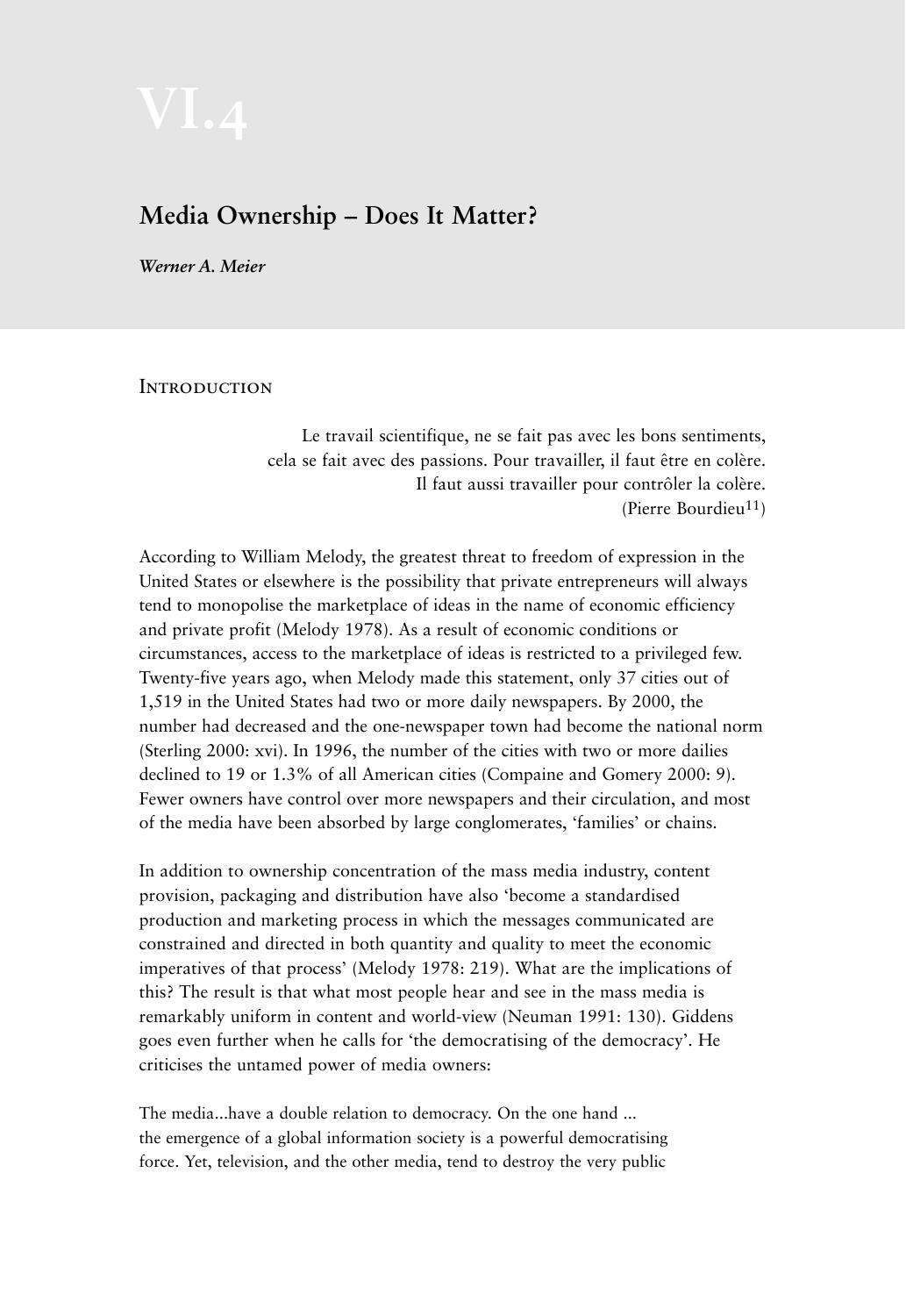**What** 299

space of dialogue they open up, through relentless trivializing, and personalizing of political issues. Moreover, the growth of giant multinational media corporations means that unelected business tycoons can hold enormous power (Giddens 1999: np).

## Missing Empirical Evidence

What does it really mean if 'ten colossal vertically integrated media conglomerates dominate the global media market' (Herman and McChesney 1997: 52)? What is the real harm of conglomerates, group ownership and the concentration of financial, political and social power in the hands of only a few firms? What standard of ownership concentration is economically and politically appropriate and what is socially acceptable?

The implications of alternative standards are controversial in regulatory circles, in popular public policy debates, as well as in communication and media policy studies. The question for media and communication studies is whether a meaningful contribution to a profound public policy debate can be made on the problem of media ownership and concentration.

The first paradox is that very few scholars do research on this issue in a holistic manner. Few complain about the missing analyses and debates within the scientific community. As Sterling (2000: xvii) observes, 'Surprisingly little research has been done – only marginally more than we could draw on two decades ago. Too much is assumed or anecdotal, merely suggesting results from ownership changes'. Compaine and Gomery (2000), editors of *Who Owns the Media* do not agree with this observation about neglect. Gomery (2000: 507) argues that 'no research in mass communication can ignore questions of mass media ownership and the economic implications of that control'. Unfortunately, mainstream communication researchers are not very often able, and not very often willing, to analyse the implications of media ownership and concentration. McQuail (1992: 116) argues 'despite the amount and ingenuity of research, it is hard to avoid the conclusion that it has failed to establish clear general effects from monopoly conditions on the balance of cost and benefits, in performance term. Where there is evidence, the effects seem to be quite small'. According to Picard (2001: 66), the primary reasons for the absence of research in this area is the lack of adequate data and funding.

The problem of media ownership and concentration is perceived quite differently from a political economy perspective. In this context, the mass media industry is said to play a significant role in legitimating inequalities in wealth, power and privilege. When the control of the flow of information, knowledge, values and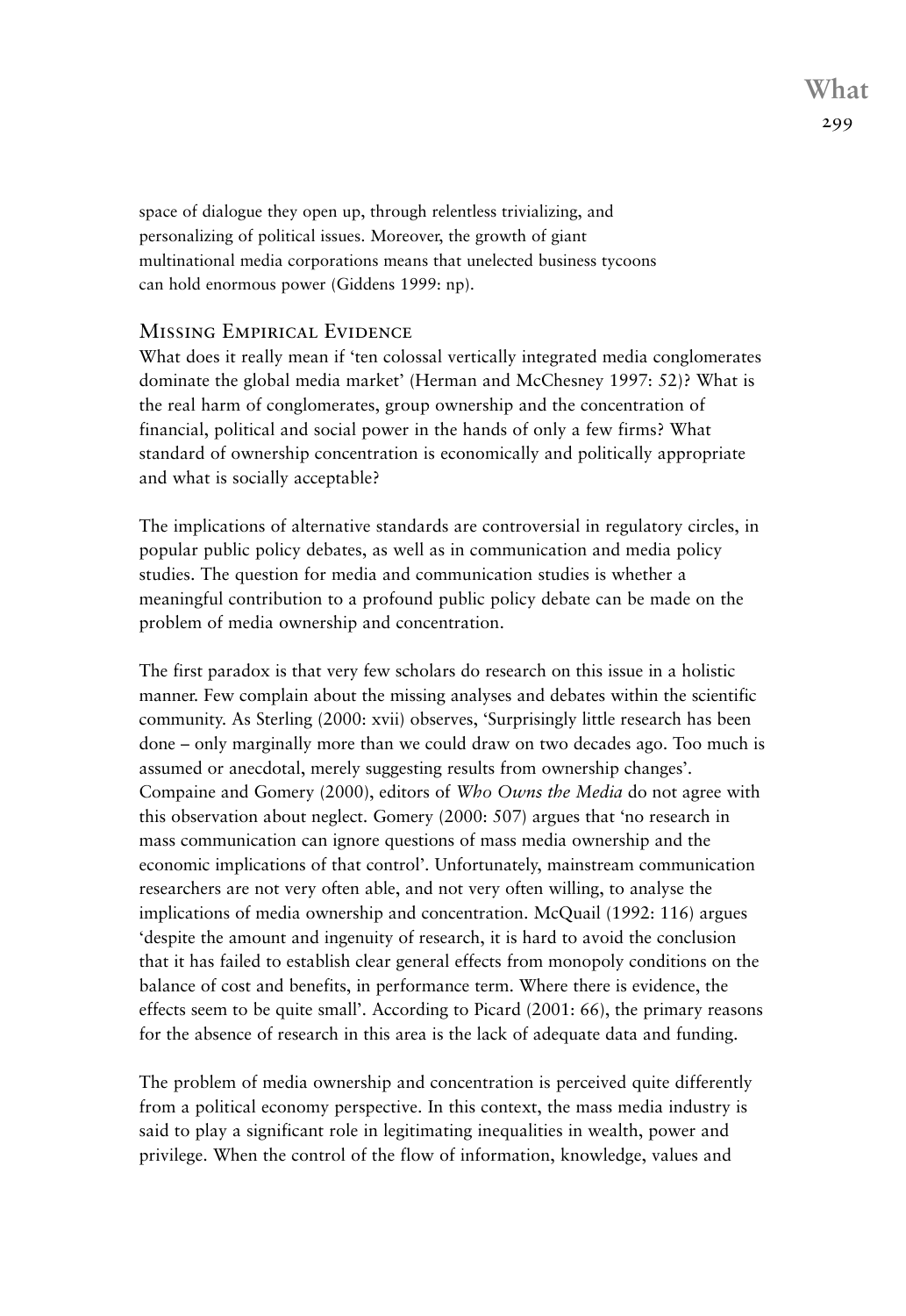images is concentrated in the hands of those who share the power of the dominant class, the ruling class will establish what is circulated through the mass media in order to reproduce the structure of class inequalities from which they benefit. The mass media industry is crucial for the creation of reliable information, knowledge, ideology and propaganda in contemporary capitalist societies. As Strinati (1995: 137) argues, its structure of ownership and control are equally crucial. Marxist 'critical studies' claim that the mass media 'assume an all-encompassing conspiracy by monopolist' (Gomery 2000: 507). Political economists like Golding and Murdock (1997) see the relationship between ownership and control as an indirect and mediated one. Control is not always exercised in a direct way, nor does the economic structure of media institutions always have an immediate impact on their output. Mainstream communication researchers criticise the conspiracy theories of the media on theoretical as well as on empirical grounds, arguing that political economists' views are supported only by anecdotal evidence.

The most common assumption is that the owners of the media influence the content and form of media content through their decisions to employ certain personnel, by funding special projects, and by providing a media platform for ideological interest groups. In the United Kingdom, Curran and Seaton (1997) conclude that the national press generally endorses the basic tenets of the capitalist system – private enterprise, profit, the free market and the rights of property ownership. In the United States, according to some media observers and scholars, a small group of powerful owners of six to ten media conglomerates, control what is read by the population, what people see and hear – or do not read, see and hear. Concerns are expressed about increasing corporate control of mass mediated information flows and about how democracy can function if the information that citizens rely on is tainted by the influence of mega-media (Bagdikian 2000; McChesney 2000; Herman 1998).

Overall, the implications of media ownership and concentration on a global scale are as follows. The global interlocking of the media industry and traditional corporate power creates a powerful cartel, which in turn encourages the spread of certain values (for example, consumerism, shareholder value, individualism, egoism, etc.). There are strong incentives for the displacement of the public sphere with commercial infotainment, reality shows and trivialised news programmes. This strengthens a conservative 'common sense' view of the world, eroding local cultures and communities.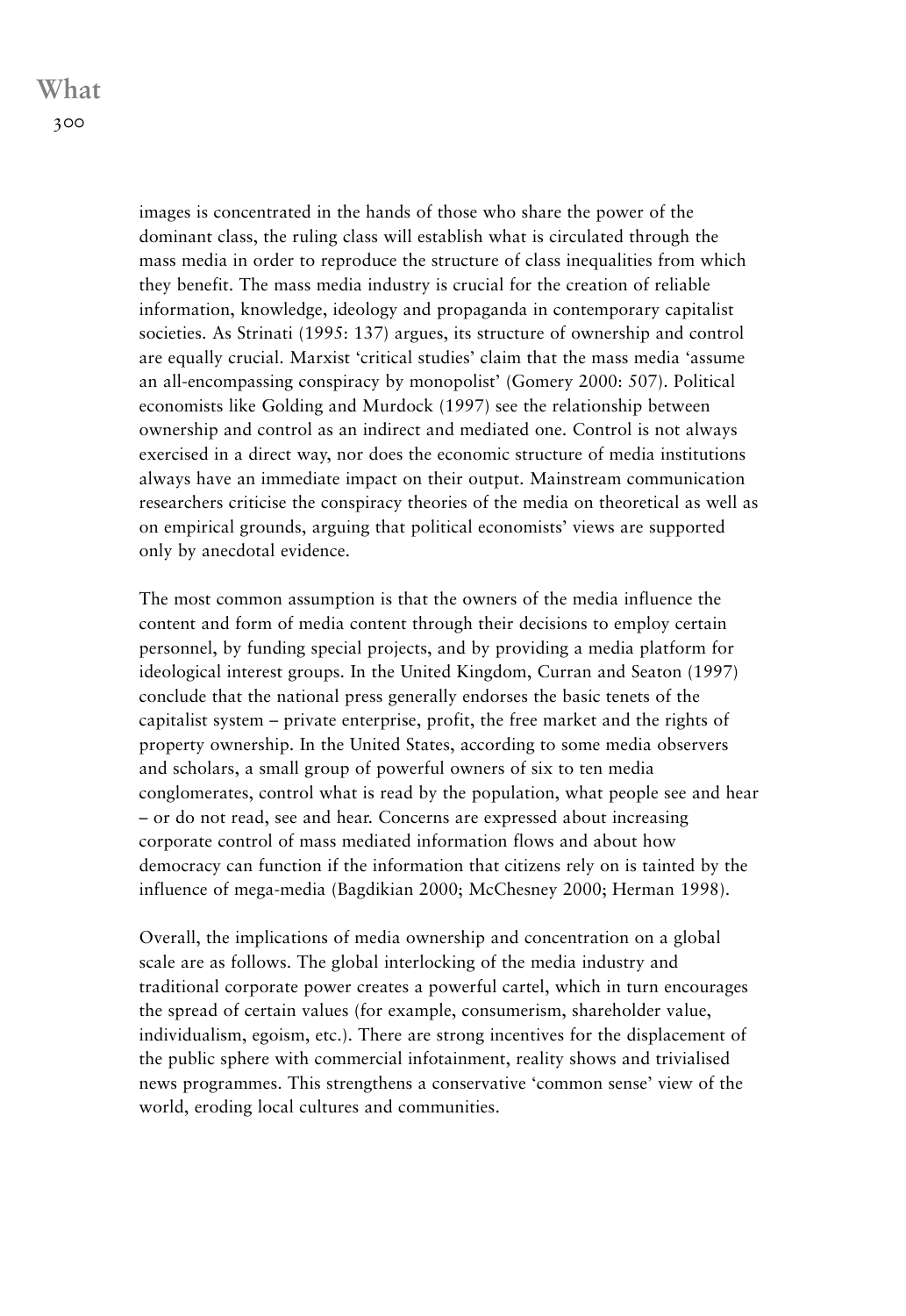## Media Power's Expansion to Political Power

The economic strength of media conglomerates increases their position in society so that they become powerful institutions with substantial political power. According to Bagdikian (2000: viii) the largest media giants have achieved alarming success in writing the media laws and regulations to favour the interests of their corporations rather than the interests of the general public. In Europe and the United States, many cross-media ownership rules have been relaxed or have disappeared with the rise of a *laissez-faire* ideology within parliaments, governments and regulatory bodies. In the United States, '[w]here the FCC once had stringent ownership controls concerning radio and television stations most are gone and the rest have been liberalized' (Sterling 2000: xvi). The Federal Communications Commission once believed that programming diversification was necessary to maximise public service. It was argued that the greater the number of independent broadcasters, the greater the chances for achieving the desired diversity. Rules restricting common ownership of broadcast stations, and of broadcast stations in combination with other media forms, were adopted (Tillinghast 2000: 77). But media regulators have actually stimulated the ownership concentration process. In the United Kingdom, for example, a law, intended to restrain concentration, was manipulated into a Newspaper Preservation Policy under which in practice preservation meant, not less, but more, concentration of ownership (Tunstall 1996: 378).

As a consequence of the increasing influence of the media conglomerates on public opinion, there is little substantive coverage of the spectacular media deals in terms of the perceived effects of these deals. In most cases, journalists are directly affected but they do not report their own concerns (probably because of internal pressure). Media owners are keen to advertise the advantages of horizontal, vertical, diagonal and international concentration. State agencies play down the potential risks and threats of media conglomeration for the public sphere, in particular, and for democracy, in general.

## **CONCLUSION**

Communication researchers should ask some basic questions. Why is it important to analyse the complex media ownership pattern in the United States, Europe and elsewhere? Why consider only who owns the media – should the role of managers and journalists also be examined? What does the assembling of available ownership data tell us? Should we examine media concentration from market and public sphere perspectives? What can we learn from the application of both political economy and institutional economic perspectives, and from corporate media and media power approaches? What are the relevant data and how can we access these